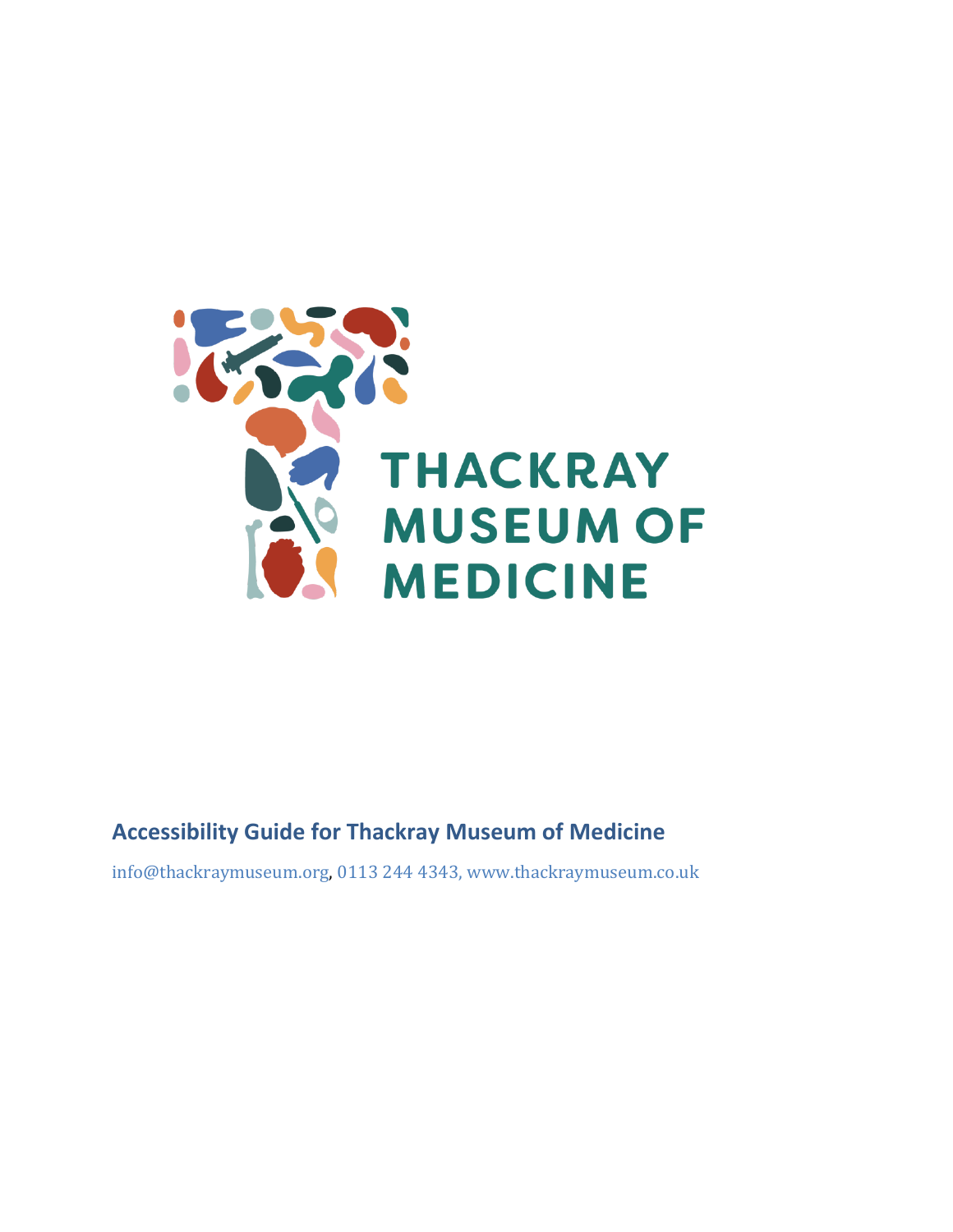

#### **Welcome**

Immerse yourself in our imaginative and exciting galleries, from the history of healthcare to the advances that have shaped the way we look after ourselves, and each other. With a reimagined immersive visitor experience and 11 new galleries showing how people have triumphed over disease – and how we can keep making our world better, together.

### **At a Glance**

### **Level Access**

- There is level access from the main entrance to:
	- Dining Table
	- Ticket Desk
	- Toilets
	- Ground Floor Exhibitions

# $\mathcal{I}$  Hearing

- The fire alarm has flashing lights.
- We have a hearing loop in
- Some staff have disability awareness training.

#### **∢ Visual**

• The walls and the doors have high colour contrast.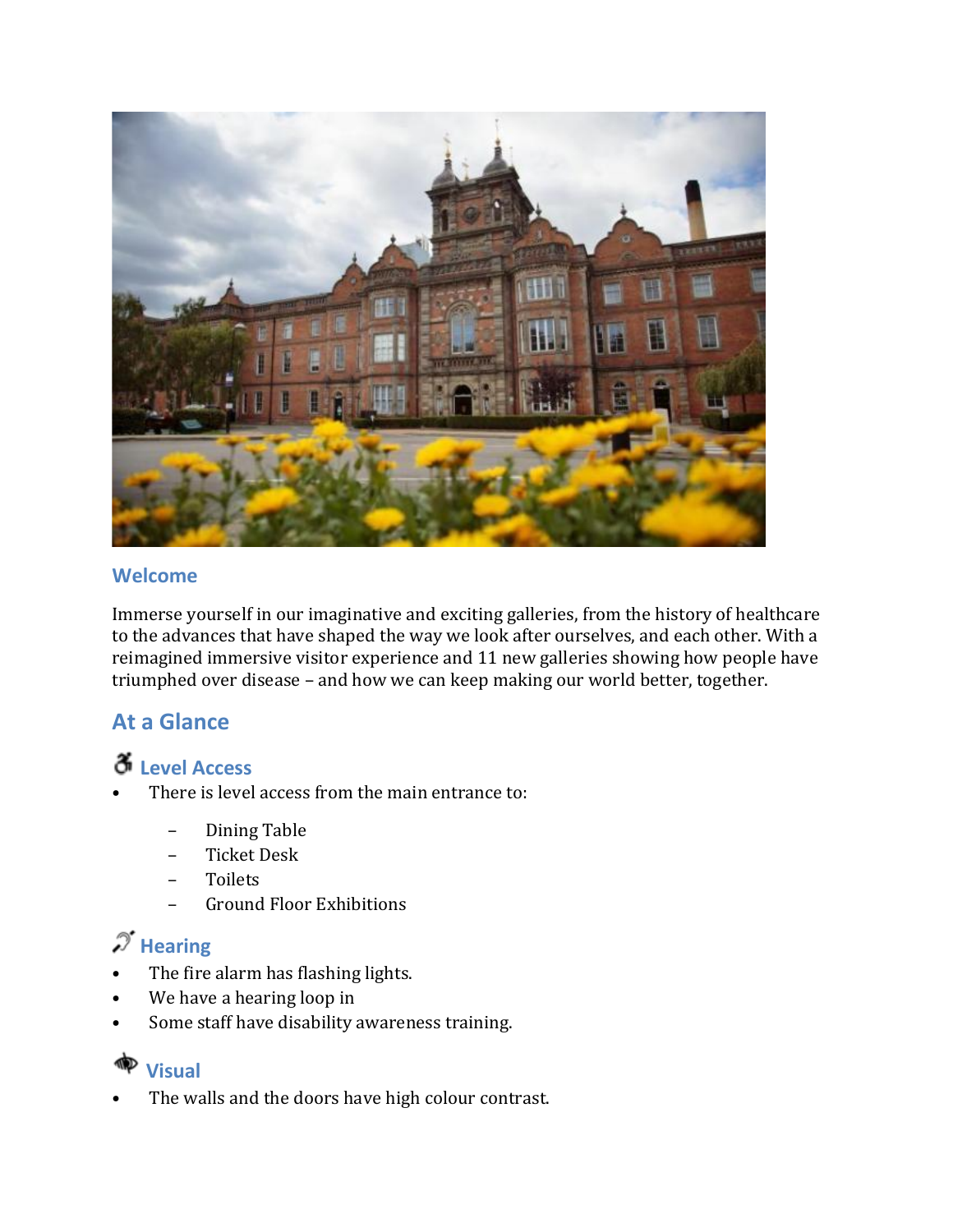- Some parts of the venue have low lighting.
- We have display information in large print and other.

## **General**

- We have a complimentary ticket policy for personal assistants.
- Some staff have disability awareness training.

### **Getting here**

Thackray Museum of Medicine Beckett Street Leeds LS9 7LN

## **Travel by public transport**

- You can get to Thackray Museum of Medicine by bus and train.
- You can get to us on the major bus routes from Leeds City Centre. Numbers: 16, 42, 49, 50 and 50A stop outside our museum. The bus stop is 0.10 miles / 26.4 km from Thackray Museum of Medicine .
- The nearest train station is Leeds Train Station. The train station is 2.5 miles / 4.0 km from Thackray Museum of Medicine .

### **Travel by taxi**

• You can get a taxi with Amber Cars by calling 0113 202 2112. The taxi company has a wheelchair accessible vehicle.

## **Parking**

- We have a car park. The parking is less than 50 metres from the main entrance. Parking is not free.
- There is a drop-off point at the main entrance. The drop-off point does not have a dropped kerb.
- From the car park to the entrance, there is level access.

### **Arrival**

### **Main entrance**

- The main entrance has level access.
- The door is 1550mm wide.
- The main door is sliding and automatic.

### **Getting around inside**

#### **Visual Impairment - General Information**

We have high colour contrast between walls and doorframes.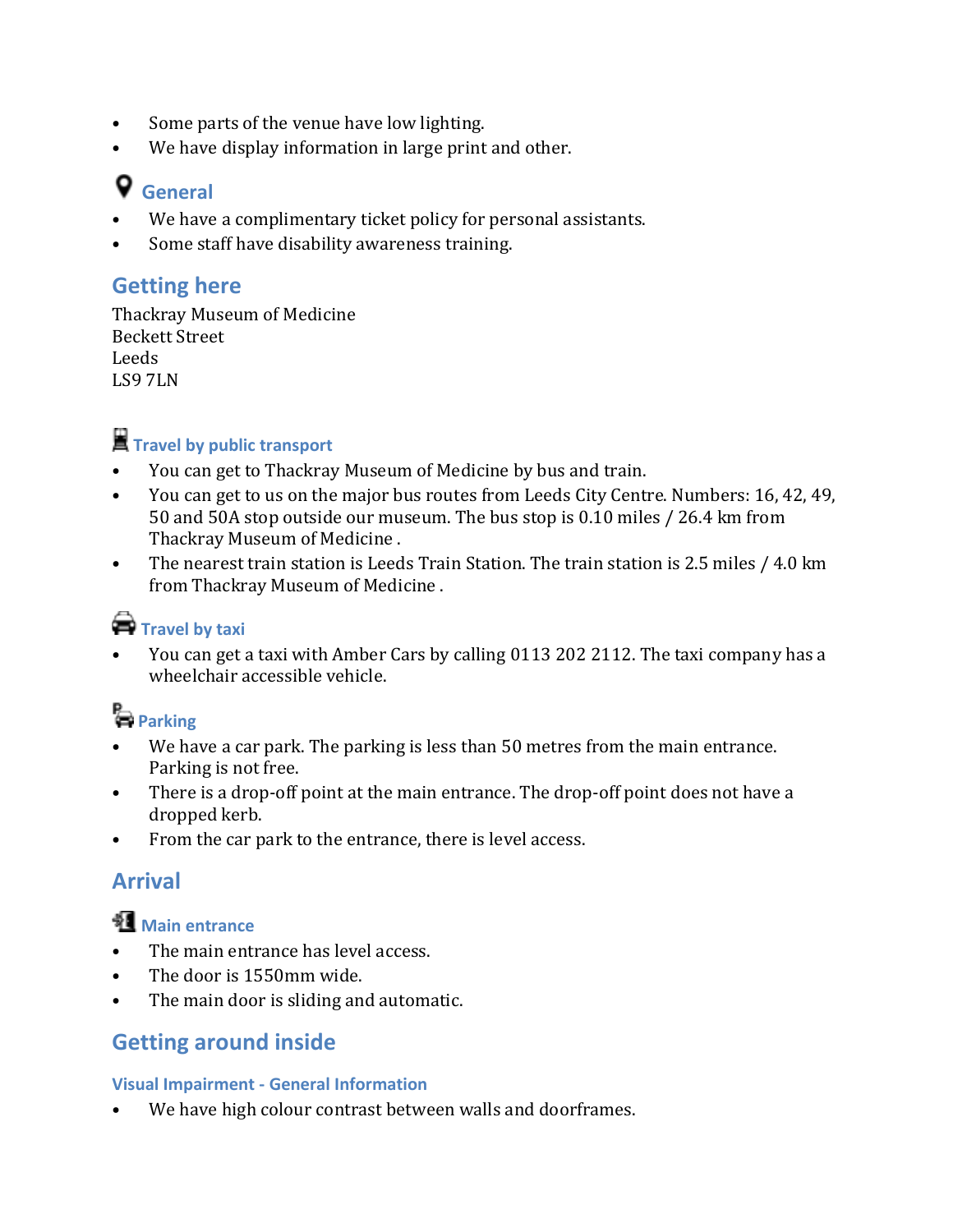• Some parts of the venue have low lighting.

## 摩<sub>Lift</sub>

- We have 1 lift.
- You can get a lift to all floors.

#### **Lifts to all floors**

- The lift door is 1000mm wide.
- The lift is 1260mm wide. The lift is 2400mm deep.
- The lift says the floor number at each floor.
- The lift buttons have raised numbers or letters.
- The lift shows the floor number, at each floor.

### **Ticket/ information desk**

#### **Ticket Desk**

- From the main entrance to the desk, there is level access. The route is 1000mm wide, or more.
- The desk has a low section.

#### **Things to See and Do**

- We have a complimentary ticket policy for personal assistants.
- We have performances with: relaxed.
- We have display information in: large print .
- We have a designated quiet space.

#### **His Public toilet**

#### **Toilets**

- There is a public toilet for disabled visitors.
- The toilet is a Changing Places toilet.
- From the main entrance to the public toilet, there is level access. There is a permanent ramp.
- There is a lift.
- The direction of transfer onto the toilet is to the left and right.
- There is 3360mm in front of the toilet. The toilet seat is 476mm high. The toilets have handrails.



• From the main entrance to the shop, there is level access.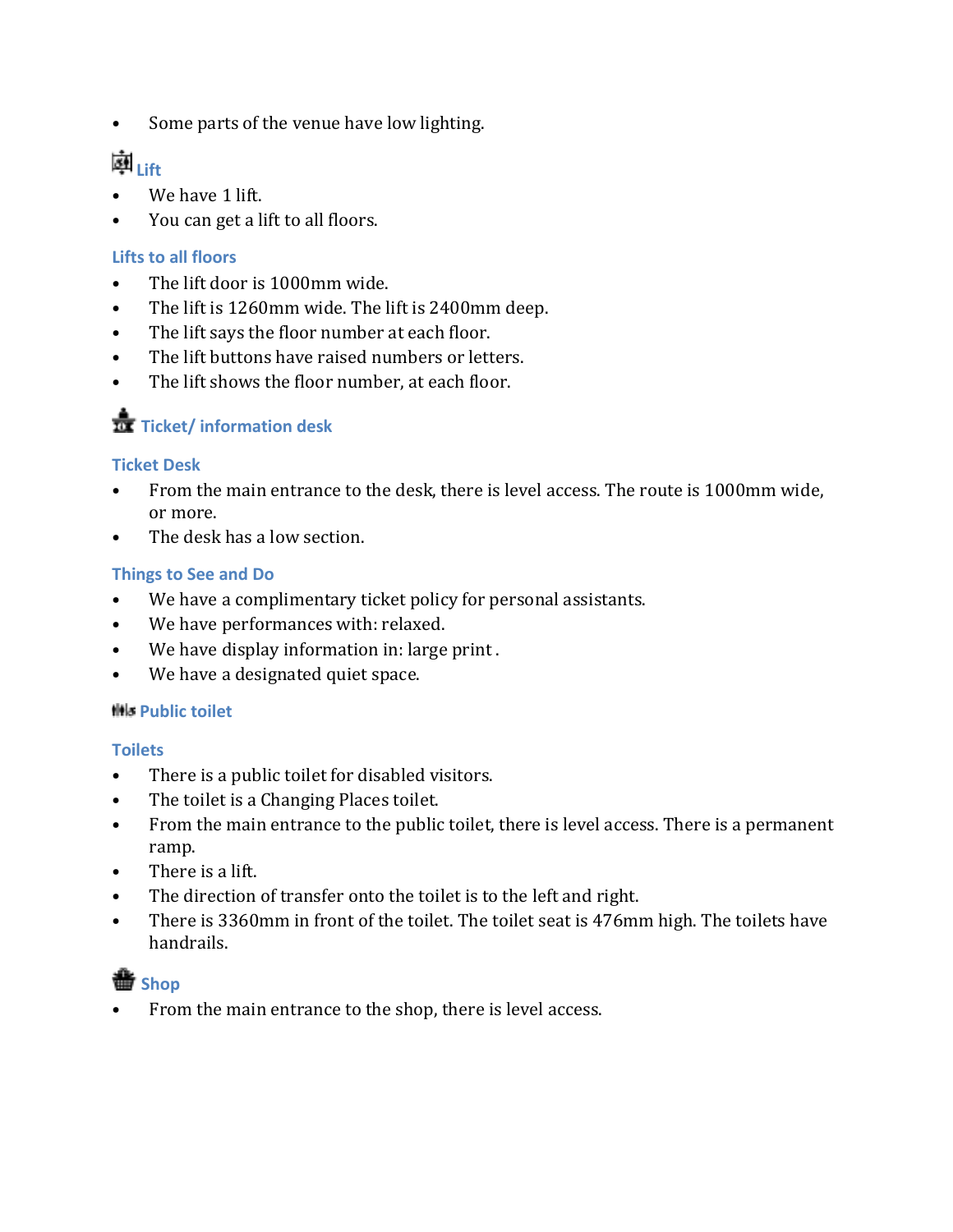## **Place to eat and drink**

#### **Cafe**

- From the main entrance to the dining area, there is level access. The route is 1000mm wide, or more. The door is 1172mm wide.
- To get to a table, there are no steps.
- There is background music sometimes.

#### **Ground Floor Exhibitions**

- From the main entrance to this area, there is level access. The route is 1172mm wide, or more.
- The door is 1172mm wide.
- Much of the ground floor is an immersive space depicting a Victorian Street and light levels are low. Surfaces are uneven and there are smells and sounds in this part of the museum.

We offer relaxed openings every month with lights up and sounds down. Text in different sizes is available digitally through a QR code and all films are subtitled. There are optional areas of the street with narrow turning spaces such as character houses.

#### **Second Floor Exhibitions**

This part of the museum can be reached by a lift and the space is well lit. The galleries on the second floor contain some sensory activities and videos that feature sound.

Text in different sizes is available digitally through a QR code and all films are subtitled.

### **Customer care support**

#### **Accessibility equipment**

- We provide wheelchairs. Wheelchairs are free.
- Sensory kits available Subtitles on all films, and handling objects and other activities throughout the museum

#### **Emergency evacuation procedures**

- We have emergency evacuation procedures for disabled visitors.
- The fire alarm has flashing lights.

#### **Customer care support**

- Some staff have disability awareness training.
- We have other services for people with accessibility requirements.
- We offer relaxed openings and SEND education sessions.